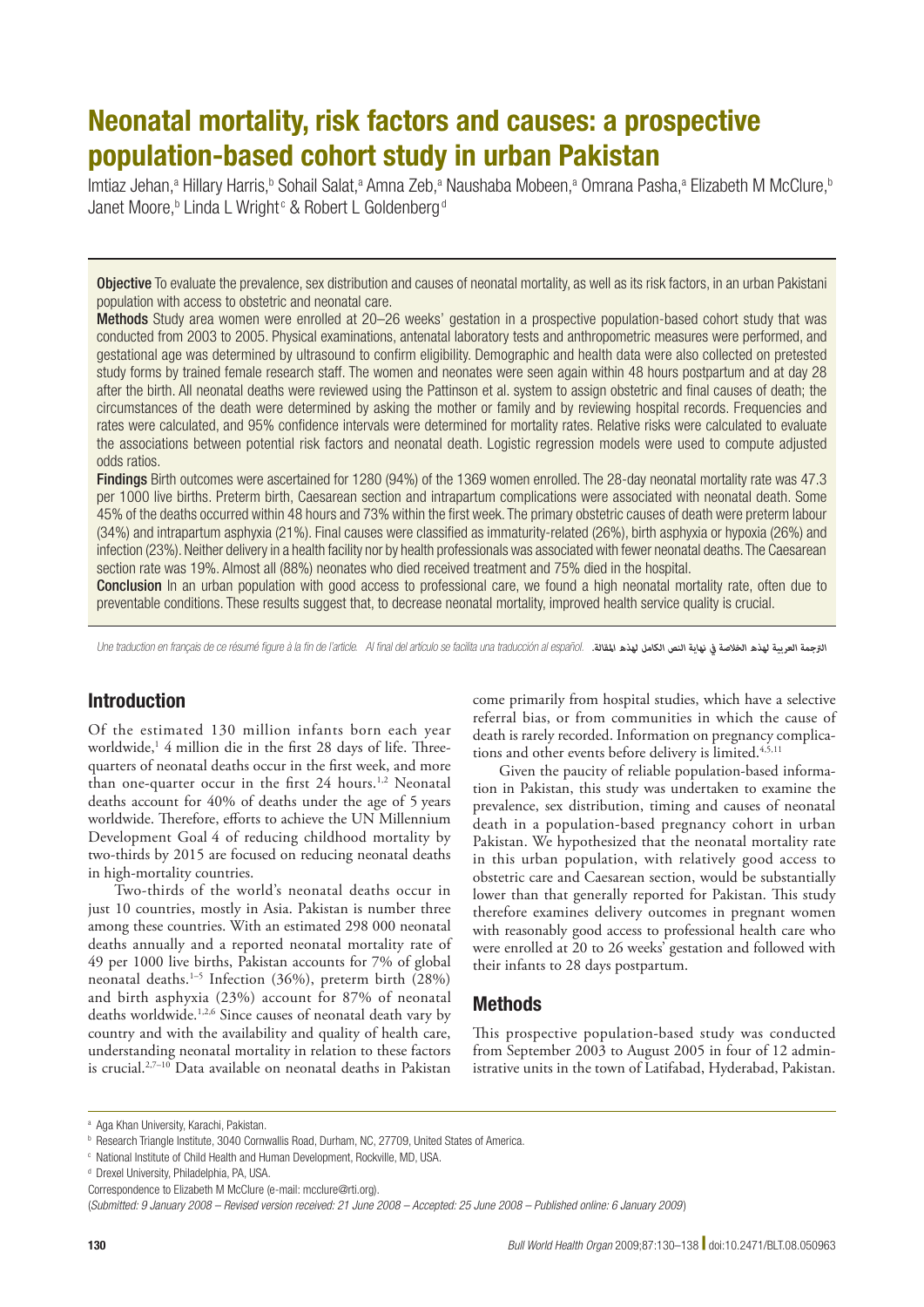## Table 1. Stillbirth and neonatal and perinatal mortality rates, by gender and in total, in a prospective study in an urban Pakistani population, 2003–2005

| <b>Births and mortality rates</b>                            | Births/<br>deaths | <b>Males</b>        | <b>Females</b>      | Total <sup>a</sup>  |
|--------------------------------------------------------------|-------------------|---------------------|---------------------|---------------------|
| All births, $n$ (%)                                          | 1280              | 619(51.5)           | 583 (49.5)          | 1280 (100)          |
| Stillbirths, <sup>c</sup> rate per 1000 births (95% CI)      | 43                | $35.5(20.7 - 50.4)$ | 25.7 (15.4-38.7)    | $33.6(23.6 - 43.6)$ |
| Early neonatal mortality, rate per 1000 live births (95% CI) | 39                | $35.0(19.5 - 50.4)$ | 29.3 (14.7-43.9)    | $34.8(24.1 - 45.5)$ |
| Late neonatal mortality, rate per 1000 live births (95% CI)  | 14                | $5.5(0.0-11.8)$     | $19.5(7.5 - 31.5)$  | $12.5(6.0-19.0)$    |
| Neonatal mortality, rate per 1000 live births (95% CI)       | 53                | $40.5(23.9 - 57.1)$ | 48.8 (30.2-67.5)    | 47.3 (34.9-59.7)    |
| Perinatal mortality, rate-1 <sup>d</sup> (95% CI)            | 82                | 72.6 (51.2-94.0)    | $56.9(37.1 - 76.7)$ | 70.4 (55.7-85.1)    |
| Perinatal mortality, rate-2 <sup>e</sup> (95% CI)            | 96                | 77.9 (55.8-100.0)   | 75.9 (53.3 - 98.5)  | 82.5 (66.7-98.3)    |

CI, confidence interval.

a Gender not recorded for 78 births.

**b** Includes the 78 infants without gender data.

c The rate of stillbirths was calculated from the number of women with known birth outcomes (*n* = 1280), while neonatal and perinatal mortality rates were derived from the number whose outcomes were known at 28 days (*n* = 1121) plus stillbirths, where appropriate.

<sup>d</sup> Rate-1 is stillbirths plus mortality within 7 days per 1000 births.

e Rate-2 is stillbirths plus mortality within 28 days per 1000 births.

These four units covered an area with a low-to-middle income population of about 90 000 individuals, or about 9000 households. Permanent residents who planned to give birth in the catchment area were screened by lady health workers (LHWs) of the Pakistan Ministry of Health. These LHWs are female community residents who have had eight or more years of education and 15 months of government training. They provide basic maternal care, including child health services, and maintain logs of all pregnancies and birth outcomes among their assigned households. In the four study units, approximately 90 LHWs were trained in the research protocols, study recruitment, communication skills and confidentiality. Study nurses supervised the LHWs in the required fieldwork. We therefore believe that our study team was aware of nearly every pregnancy in the catchment area.

During their routine home visits, LHWs provided study information to pregnant women who were screened as eligible for the study. Women were eligible if they were aged 16 years or more, did not have a serious medical condition, planned to deliver in the catchment area and were at 20–26 weeks' gestation at enrolment. Women who indicated interest were scheduled for an appointment at the research clinic closest to their home. At the research clinic visit, gestational age was determined by ultrasound to confirm eligibility, and a physical examination and anthropometric measurements were performed.

Various demographic and health data and routine antenatal laboratory test results were collected on pretested study forms by trained female research staff, which included two doctors, one dentist, two health visitors and one midwife. Prior to enrolment, all eligible women provided informed consent.

The LHWs tracked all enrolled women until delivery. Research staff also developed liaisons with public and private delivery facilities and home birth attendants to ensure complete birth reporting for the study. Once a delivery had been reported, a study physician and nurse visited the woman at home or at the health facility within 48 hours to collect maternal data on the delivery and birth outcome. A postnatal visit for data collection was made on about day 28.

## **Outcomes**

Outcomes for all fetuses and neonates delivered after enrolment were clearly defined. A stillbirth was defined as any fetus born without a heartbeat, respiratory effort or movement, or any other sign of life. The stillbirth rate is the number of stillbirths per 1000 births. Neonatal death rates included all of the deaths of live-born infants on or before 28 days postpartum and the early neonatal death rate included all deaths of live-born infants occurring on or before 7 days of age. Both are expressed per 1000 live births. The perinatal death rate is the sum of neonatal deaths and stillbirths per 1000 births. In addition, a perinatal mortality-1 rate was defined

as the sum of all stillbirths and neonatal deaths on or prior to day 7 (henceforth 7-day neonatal deaths) per 1000 births, and a perinatal mortality-2 rate as the sum of all stillbirths and deaths on or prior to day 28 (henceforth 28-day neonatal deaths) per 1000 births.

For all neonatal deaths and stillbirths, the study physician and nurse interviewed the mother about the circumstances leading to the event. Because most neonatal deaths occurred in hospitals, maternal reports were supplemented by a review of hospital records by the study physician. Finally, the completed study forms on mothers who experienced a neonatal death were reviewed jointly by a neonatologist (*SS*) and the primary author (*IJ*) using the Pattinson et al.12 adaptation of the Aberdeen classification<sup>13</sup> for developing countries. Details of stillbirths in our study community and the overall methodology have been reported previously.14

The Pattinson et al. adaptation of the Aberdeen classification was used because it identifies the potential for both preventing and reducing avoidable fetal and neonatal mortality.12 The primary obstetric cause of neonatal death was defined in the classification as the obstetric antecedent factor or event that initiated the process or sequence of events leading to the death of the neonate. The classification system is non-hierarchical and allows for the identification of the following obstetric causes of neonatal death: preterm labour (< 37 weeks) or premature rupture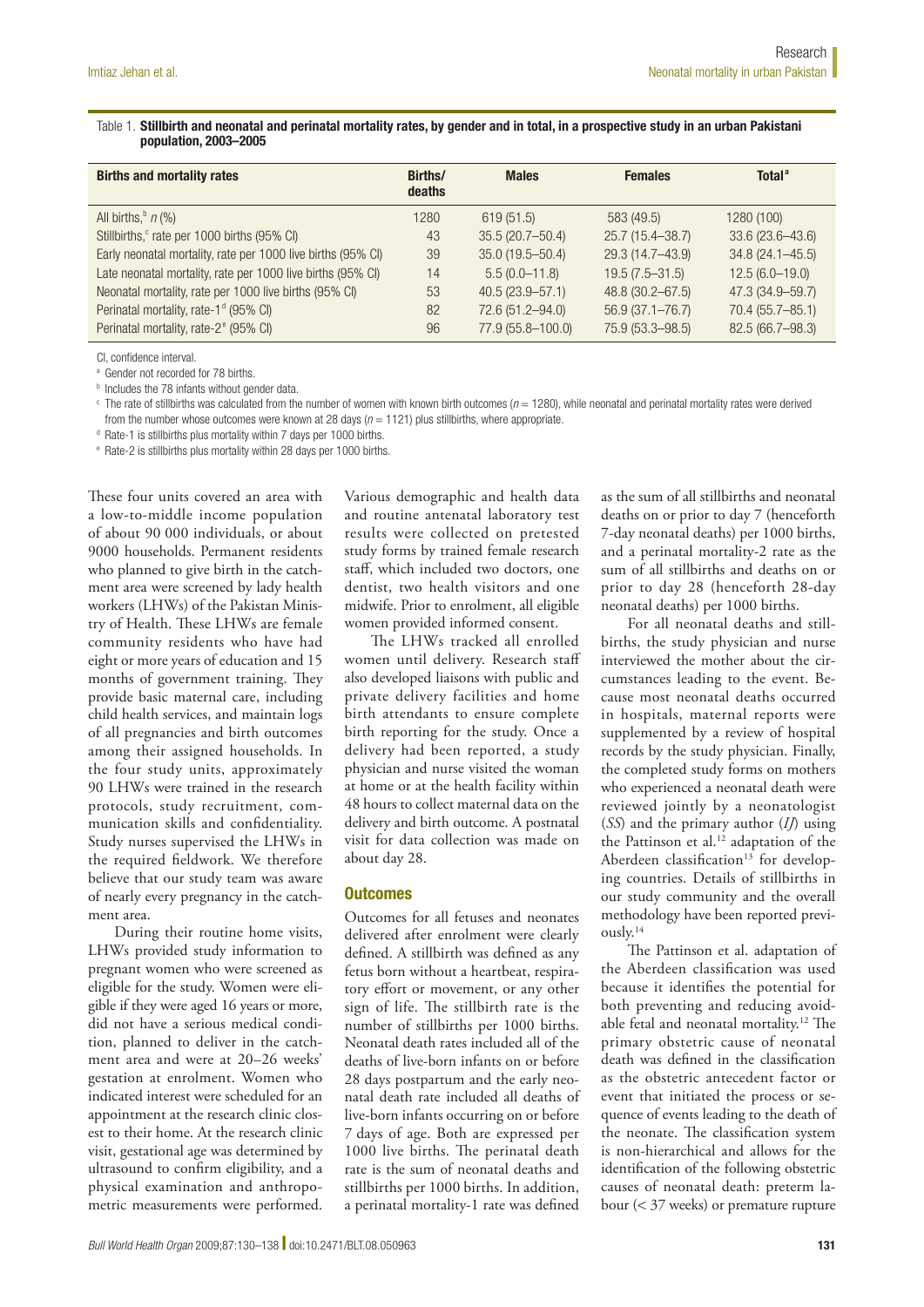of membranes, antepartum haemorrhage, intrapartum asphyxia, infection, intrauterine growth retardation including postmaturity, hypertension, fetal abnormality, maternal disease, trauma and unexplained intrauterine death. For the classification of the primary obstetric cause of death, intrapartum asphyxia included prolonged labour, meconium aspiration and umbilical cord compression or accident. Fetal abnormalities included chromosomal and somatic abnormalities. A single obstetric cause was assigned to each neonatal death.

In addition, the final cause of a neonatal death was also assigned according to the event that caused the death, as follows: immaturity-related, birth asphyxia or hypoxia, infection, congenital abnormality, trauma, other or unknown. In this classification, immaturity-related deaths included those due to extreme multiorgan immaturity (only in infants born less than 28 weeks' gestation) and hyaline membrane disease or clinical respiratory distress in the absence of any other detectable cause. Death due to birth asphyxia was recorded when a normally formed term baby was unable to initiate and sustain respiration at birth or had a low Apgar score or clinical signs of hypoxia or meconium aspiration. Congenital abnormalities included chromosomal and somatic malformations.

The study was undertaken under the auspices of the Global Network for Women's and Children's Health Research. The study was reviewed and approved by the Aga Khan University Ethical and Review Committee in Pakistan and institutional review boards at the University of Alabama at Birmingham and Research Triangle International in the United States of America.

# Sample size

For this study, we had sufficient resources to study approximately 1300 pregnant women and their neonates. Since we were evaluating many different risk factors and the sample size was fixed, the following calculation was performed to determine the likelihood that a specific risk factor would have a significant association with neonatal mortality: with an expected neonatal mortality rate of 50 per 1000 live births, the expected 95% confidence interval associated with a sample size of 1300

#### Table 2. Demographic and clinical characteristics of the mothers of infants who died within 28 days postpartum or who survived, in a prospective study in an urban Pakistani population, 2003–2005

| <b>Characteristic</b>                                         | <b>Neonatal death</b><br>within 28 days<br>No. $(%)^a$ | <b>Surviving infant</b><br>No. (%) <sup>a</sup> | RR (95% CI)      |
|---------------------------------------------------------------|--------------------------------------------------------|-------------------------------------------------|------------------|
| Maternal age ( $n = 1116$ )                                   |                                                        |                                                 |                  |
| $<$ 20 years                                                  | 3(5.9)                                                 | 57(5.4)                                         | $1.2(0.4 - 3.8)$ |
| 20-35 years (reference)                                       | 39 (76.5)                                              | 910 (85.5)                                      | $1.0$ (NA)       |
| $>$ 35 years                                                  | 9(17.7)                                                | 98 (9.2)                                        | $1.5(1.0-4.1)$   |
| <b>Maternal schooling</b><br>$(n = 1116)$                     |                                                        |                                                 |                  |
| None                                                          | 20 (39.2)                                              | 355 (33.3)                                      | $2.1(0.7-6.1)$   |
| $\leq 5$ years                                                | 12(23.5)                                               | 188 (17.7)                                      | $1.4(0.4 - 5.1)$ |
| $6 - 10$ years                                                | 14(27.5)                                               | 334 (31.4)                                      | $1.7(0.5 - 5.1)$ |
| > 10 years (reference)                                        | 5(9.8)                                                 | 188 (17.7)                                      | 1.0 (NA)         |
| <b>Husband employed</b><br>$(n = 1113)$                       |                                                        |                                                 |                  |
| Yes (reference)                                               | 46 (92.0)                                              | 1028 (96.7)                                     | $1.0$ (NA)       |
| <b>No</b>                                                     | 4(8.0)                                                 | 35(3.3)                                         | $2.4(0.9-6.3)$   |
| <b>Previous perinatal loss</b><br>$(n = 905)$                 |                                                        |                                                 |                  |
| Yes                                                           | 12 (29.3)                                              | 192 (2.2)                                       | $1.4(0.7-2.7)$   |
| No (reference)                                                | 29 (70.7)                                              | 672 (77.8)                                      | $1.0$ (NA)       |
| <b>Maternal weight at study</b><br>enrolment ( $n = 1116$ )   |                                                        |                                                 |                  |
| $< 50$ kg                                                     | 20 (39.2)                                              | 335(31.5)                                       | $1.4(0.8 - 2.4)$ |
| $\geq$ 50 kg (reference)                                      | 31 (60.8)                                              | 730 (68.5)                                      | $1.0$ (NA)       |
| Maternal height ( $n = 1116$ )                                |                                                        |                                                 |                  |
| $<$ 145 cm                                                    | 6(11.8)                                                | 75 (7.0)                                        | $1.7(0.7 - 3.9)$ |
| $\geq$ 145 cm (reference)                                     | 45 (88.2)                                              | 990 (93.0)                                      | $1.0$ (NA)       |
| <b>Haemoglobin level at study</b><br>enrolment ( $n = 1114$ ) |                                                        |                                                 |                  |
| $< 8$ g/dl                                                    | 3(5.9)                                                 | 35(3.3)                                         | $1.6(0.5 - 5.0)$ |
| 8-11 g/dl (reference)                                         | 48 (94.1)                                              | 942 (88.6)                                      | $1.0$ (NA)       |
| $\geq$ 11 g/dl                                                | 0(0.0)                                                 | 86(8.1)                                         | $0.0$ (NA)       |
| <b>Maternal genital infection</b><br>$(n = 1116)$             |                                                        |                                                 |                  |
| Yes                                                           | 0(0.0)                                                 | 42(3.9)                                         | $0.0$ (NA)       |
| No (reference)                                                | 51 (100)                                               | 1023 (96.1)                                     | $1.0$ (NA)       |
| <b>Antenatal care visits</b><br>$(n = 1116)$                  |                                                        |                                                 |                  |
| None                                                          | 1(2.0)                                                 | 42 (3.9)                                        | $0.5(0.1 - 3.8)$ |
| $1 - 4$                                                       | 15 (29.4)                                              | 253 (23.8)                                      | $1.3(0.7 - 2.3)$ |
| $> 4$ (reference)                                             | 35(68.6)                                               | 770 (72.3)                                      | 1.0 (NA)         |

CI, confidence interval; RR, relative risk; NA, not applicable.

a Denominators for demographic and clinical characteristics may differ due to non-response.

births is ±12 neonatal deaths per 1000 live births.

# Data management and analysis

All data were entered centrally. Data audits, including inter- and intra-form consistency checks, were performed at data entry, and additional audits were performed by the data centre (i.e.

Research Triangle International, NC, USA). Data were analysed using SAS version 9.1.3. (SAS Institute Inc., NC, USA). For the descriptive analysis, frequencies, percentages and rates were calculated, and 95% confidence intervals (CIs) were determined for mortality rates. Relative risks (RRs) and 95% CIs were calculated to evaluate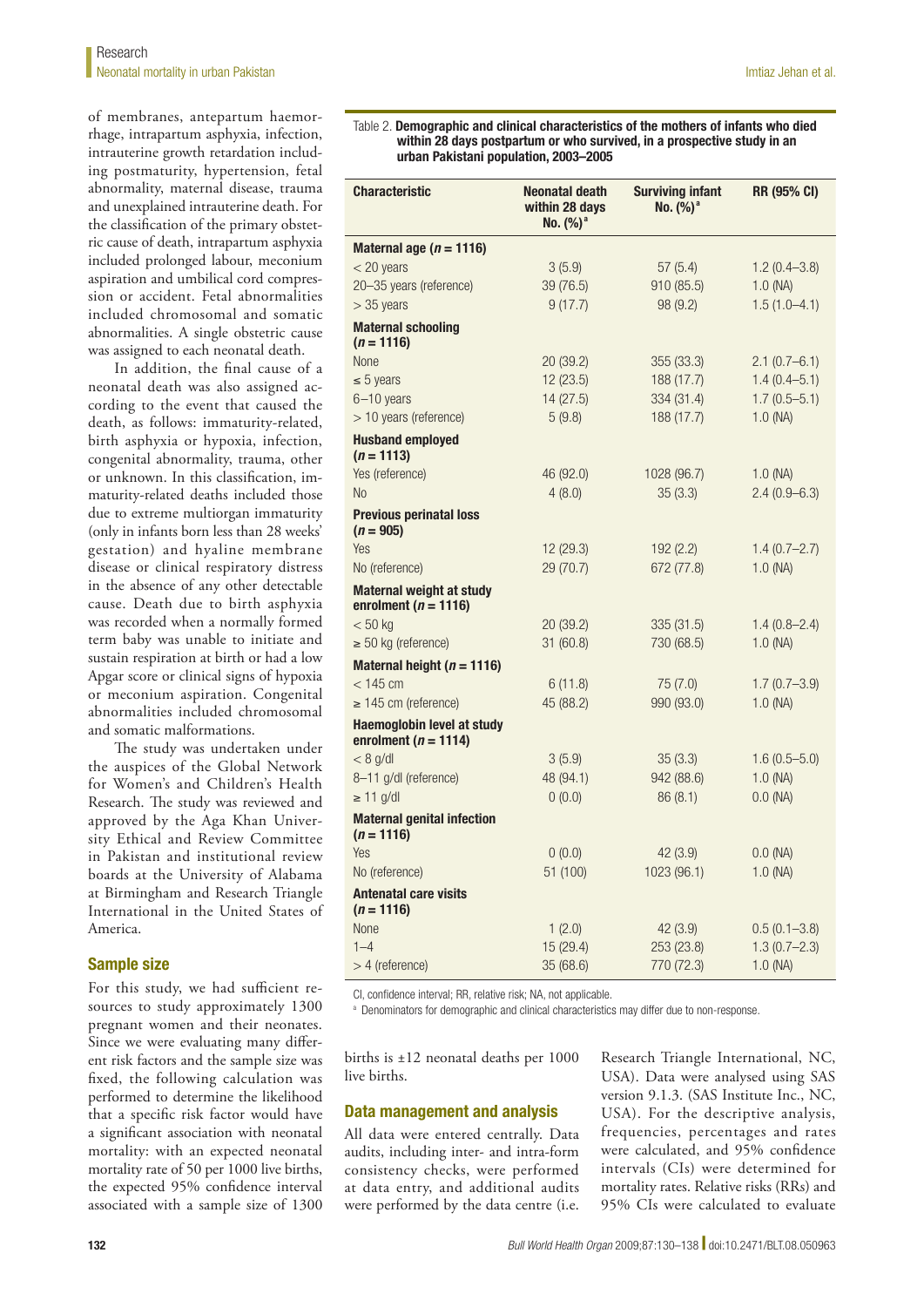the associations between potential risk factors and neonatal death. In addition, logistic regression models were used to compute adjusted odds ratios (AORs) and their associated 95% CIs.

# **Results**

Between September 2003 and August 2005, LHWs identified 2205 pregnant women from the study area, 25% of whom were not eligible for study enrolment. Of the 1659 eligible, 17% either refused to participate (6%) or failed to appear at the research clinic (11%). Thus, 83% of those eligible, or 1369 women, were enrolled at 20–26 weeks' gestation. Birth outcome data were obtained for 1280 (94%) of the enrolled women and 28-day follow-up data, for 1121 women. The demographic characteristics of the women whose neonatal outcomes were known at 28 days were not significantly different from those who were lost to follow-up or who refused to participate (*P* > 0.05 for age, educational level, marital status, maternal height and maternal weight).

Rates were as follows: stillbirth, 33.6 per 1000 births (95% CI: 23.6– 43.6); early neonatal mortality, 34.8 per 1000 live births (95% CI: 24.1–45.5); 28-day neonatal mortality, 47.3 per 1000 live births (95% CI: 34.9–59.7); perinatal mortality-1 (i.e. stillbirths plus all early neonatal deaths), 70.4 per 1000 births (95% CI: 55.7–85.1); and perinatal mortality-2 (i.e. stillbirths plus all neonatal deaths), 82.5 per 1000 births (95% CI: 66.7–98.3) (Table 1). Of the 53 neonatal deaths, 39 (75%) occurred in the first 7 days. Although the difference was not statistically significant, early neonatal and perinatal mortality-1 rates were slightly higher among males than females (35.0 versus 29.3 per 1000 live births, *P* = 0.60; and 72.6 versus 56.9 per 1000 births, *P* = 0.29, respectively). However, the 28 day neonatal mortality rate was slightly lower among males than females (40.5 versus 48.8 per 1000 live births;  $P =$ 0.51), as shown in Table 1. The reason for this difference was that the late neonatal mortality rate (i.e. for deaths from days 8 to 28) was significantly lower for males than females (5.5 versus 19.5 per 1000 live births, *P* = 0.05).

Table 2 compares the characteristics of mothers whose infants died within the 28 days following delivery with those of mothers whose infants

Table 3. Clinical and delivery variables for infants who died within 28 days postpartum and for those who survived in prospective study of neonatal mortality in an urban Pakistani population, 2003–2005

| <b>Variables</b>                                      | <b>Death within</b><br>28 days ( $n = 53$ )<br>No. $(%)^a$ | <b>Surviving infant</b><br>$(n = 1066)$<br>No. $(%)^a$ | <b>RR (95% CI)</b>             |
|-------------------------------------------------------|------------------------------------------------------------|--------------------------------------------------------|--------------------------------|
| <b>Gestational age at birth</b><br>$(n = 1119)$       |                                                            |                                                        |                                |
| $<$ 37 weeks                                          | 31 (58.5)                                                  | 189 (17.7)                                             | $5.8(3.4 - 9.7)$               |
| $\geq$ 37 weeks (reference)                           | 22(41.5)                                                   | 877 (82.3)                                             | $1.0$ (NA)                     |
| Birth weight ( $n = 1021$ )                           |                                                            |                                                        |                                |
| < 2000 g                                              | 6(26.1)                                                    | 55(5.5)                                                | $5.6(2.3 - 13.6)$              |
| $\geq$ 2000 g (reference)                             | 17 (73.9)                                                  | 943 (94.5)                                             | $1.0$ (NA)                     |
| Gender ( $n = 1055$ )                                 |                                                            |                                                        |                                |
| Male                                                  | 22 (46.8)                                                  | 521 (51.7)                                             | $0.8(0.5-1.5)$                 |
| Female (reference)                                    | 25(53.2)                                                   | 487 (48.3)                                             | $1.0$ (NA)                     |
| <b>Place of delivery</b><br>$(n = 1121)$              |                                                            |                                                        |                                |
| Home                                                  | 10(18.9)                                                   | 218 (20.3)                                             | $0.9(0.5-1.8)$                 |
| Hospital or other health-care<br>facility (reference) | 43 (81.1)                                                  | 850 (79.6)                                             | $1.0$ (NA)                     |
| <b>Birth attendant</b><br>$(n = 1111)$                |                                                            |                                                        |                                |
| Traditional birth attendant<br>or other               | 6(11.5)                                                    | 175(16.5)                                              | $0.6(0.3 - 1.4)$               |
| Nurse, midwife or equivalent                          | 9(17.3)                                                    | 256 (24.2)                                             | $0.6(0.3 - 1.2)$               |
| Doctor (reference)                                    | 37(71.2)                                                   | 628 (59.3)                                             | $1.0$ (NA)                     |
| <b>Mode of delivery</b><br>$(n = 1068)$               |                                                            |                                                        |                                |
| Vaginal (reference)<br>Caesarean section              | 30(63.8)<br>17 (36.2)                                      | 830 (81.3)<br>191 (18.7)                               | $1.0$ (NA)<br>$2.3(1.3 - 4.2)$ |
| Preterm rupture of                                    |                                                            |                                                        |                                |
| membranes ( $n = 1116$ )                              |                                                            |                                                        |                                |
| < 12 hours (reference)                                | 46 (90.2)                                                  | 1000 (93.9)                                            | $1.0$ (NA)                     |
| 12-24 hours                                           | 5(9.8)                                                     | 65(6.1)                                                | $1.6(0.7-4.0)$                 |
| <b>Colour of amniotic fluid</b><br>$(n = 995)$        |                                                            |                                                        |                                |
| Clear (reference)                                     | 28 (63.6)                                                  | 793 (83.4)                                             | $1.0$ (NA)                     |
| Meconium-stained                                      | 12 (27.3)                                                  | 116 (12.2)                                             | $2.7(1.4-5.3)$                 |
| Other                                                 | 4(9.1)                                                     | 42 (4.4)                                               | $2.5(0.9 - 7.0)$               |
| <b>Amniotic fluid odour</b><br>$(n = 975)$            |                                                            |                                                        |                                |
| Foul-smelling                                         | 9(23.8)                                                    | 76 (7.8)                                               | $3.1(1.5-6.2)$                 |
| Not foul-smelling (reference)                         | 32 (76.2)                                                  | 858 (92.2)                                             | $1.0$ (NA)                     |
| <b>Prolonged labour</b><br>$(n = 1066)$               |                                                            |                                                        |                                |
| Yes                                                   | 4(8.5)                                                     | 137 (13.4)                                             | $0.6(0.2 - 1.7)$               |
| No (reference)                                        | 43 (91.5)                                                  | 882 (86.6)                                             | $1.0$ (NA)                     |
| <b>Vaginal bleeding</b><br>$(n = 1019)$               |                                                            |                                                        |                                |
| Excessive                                             | 6(13.3)                                                    | 59(6.0)                                                | $2.3(1.0-5.1)$                 |
| Normal (reference)                                    | 39 (86.7)                                                  | 915 (94.0)                                             | $1.0$ (NA)                     |
| <b>Antepartum fever with</b><br>chills ( $n = 1056$ ) |                                                            |                                                        |                                |
| Yes<br>No (reference)                                 | 7(15.6)<br>38 (84.4)                                       | 90(8.9)<br>921 (91.0)                                  | $1.9(0.9-4.1)$<br>$1.0$ (NA)   |
|                                                       |                                                            |                                                        |                                |

CI, confidence interval; NA, not applicable; RR, relative risk.

<sup>a</sup> Denominators for demographic and clinical characteristics may differ due to non-response.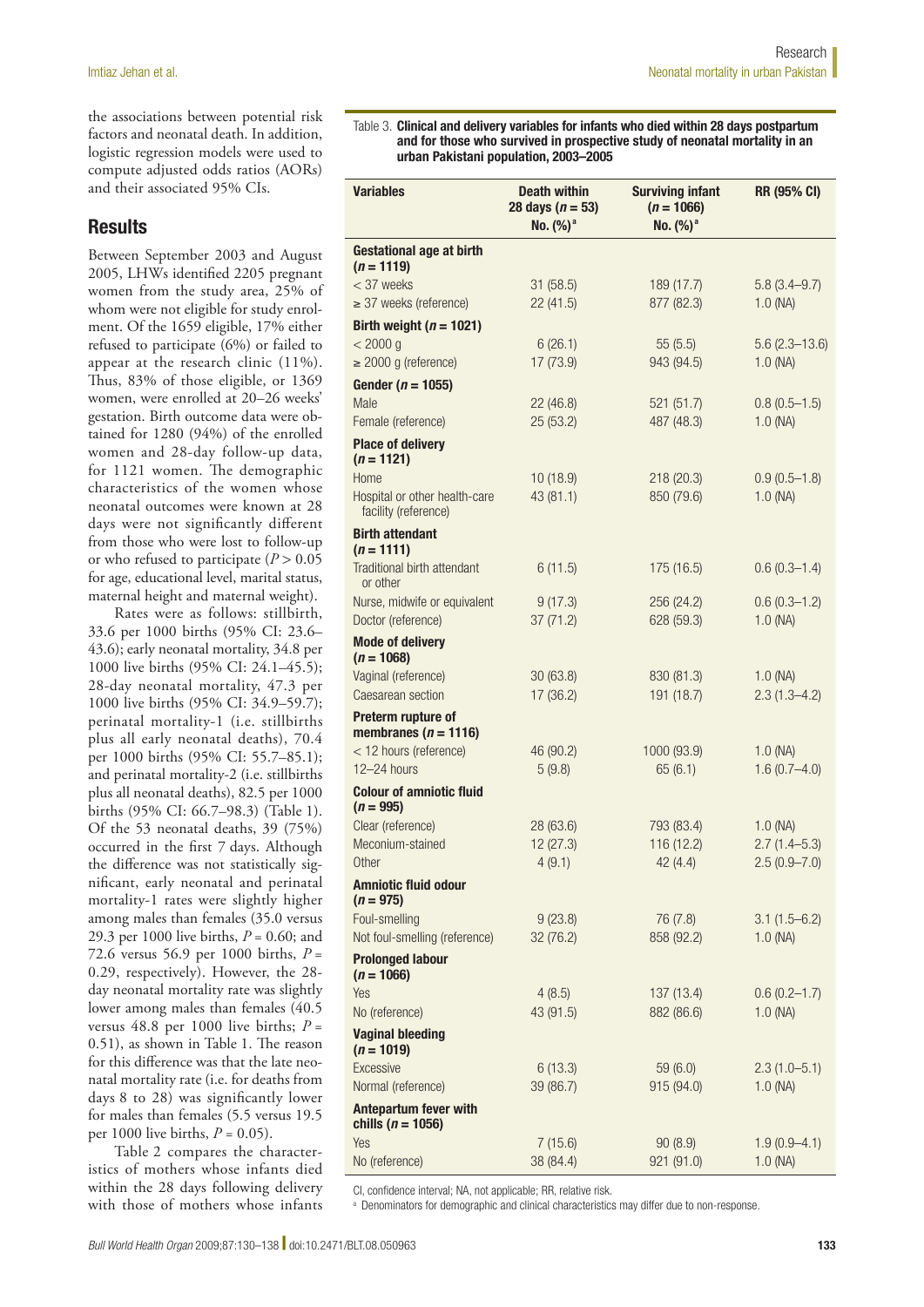survived. On univariate analysis, no maternal characteristic was found to be significantly associated with neonatal death. Regression analysis confirmed the absence of a significant association in this population.

Table 3 shows a comparison of the delivery and clinical characteristics of infants who died in the 28 days following delivery and those who survived. Factors found to be significantly associated with neonatal death in the univariate analysis include gestational age < 37 weeks (RR, 5.8; 95% CI: 3.4–9.7), birth weight < 2000 g (RR, 5.6; 95% CI: 2.3–13.6), Caesarean section (RR, 2.3; 95% CI: 1.3–4.2), meconium-stained fluid (RR, 2.7; 95% CI: 1.4–5.3), foul-smelling amniotic fluid (RR, 3.1; 95% CI: 1.5–6.2) and excessive vaginal bleeding (more than blood-stained mucus) during labour (RR, 2.3; 95% CI: 1.0–5.1). Neither gender, premature rupture of membranes, prolonged labour nor maternal fever was significantly associated with neonatal mortality. When these factors (excluding birth weight because of its collinearity with gestational age) were evaluated together using regression analysis, gestational age < 37 weeks (AOR, 5.0; 95% CI: 2.5–9.9) and Caesarean section (AOR, 2.3; 95% CI: 1.1–4.7) were the only factors that remained significant predictors of neonatal mortality. These results suggest that the other factors found to be significant in the univariate analysis may have been acting through their relationship to gestational age or birth weight or to the mode of delivery. In a subsequent univariate analysis of delivery risk factors in which gestational age, birth weight and mode of delivery were excluded, significant relationships were found between neonatal mortality and foul-smelling amniotic fluid (AOR, 2.1; 95% CI: 1.0–5.4) and excessive vaginal bleeding (AOR, 1.6; 95% CI:  $1.0-4.5$ ).

Table 4 presents details of the medical care received by infants who died in the 28 days following delivery and their mothers both at birth and before neonatal death. Of the 53 neonatal deaths, 45% occurred in the first 48 hours and 73% within 7 days. Eighty per cent of infants who died were born in a hospital or maternity clinic, and 69% were delivered by a doctor (data not shown). Thirty-five per cent of all neonatal deaths and 55% of those that

#### Table 4. Medical care received by infants who died within 28 days postpartum and their mothers, both at delivery and before neonatal death, in prospective study in an urban Pakistani population, 2003–2005

| <b>Medical care</b>                 | <b>Deaths</b>      |                                          |                                              |                                                      |
|-------------------------------------|--------------------|------------------------------------------|----------------------------------------------|------------------------------------------------------|
|                                     | All<br>No. $(%)^a$ | <b>Within</b><br>48 hours<br>No. $(%)^a$ | <b>Within</b><br>$3 - 7$ days<br>No. $(%)^a$ | <b>Within</b><br>$8-28$ days<br>No. (%) <sup>a</sup> |
| Neonatal death                      | 53 (100)           | 24(45.3)                                 | 15 (28.3)                                    | 14 (26.4)                                            |
| Mode of delivery ( $n = 51$ )       |                    |                                          |                                              |                                                      |
| Vaginal                             | 33 (64.7)          | 10(45.5)                                 | 12(80.0)                                     | 11 (78.6)                                            |
| Caesarean section                   | 18(35.3)           | 12(54.5)                                 | 3(20.0)                                      | 3(21.4)                                              |
| Place of death $(n = 51)$           |                    |                                          |                                              |                                                      |
| Home                                | 13(25.5)           | 2(9.1)                                   | 5(33.3)                                      | 6(42.9)                                              |
| Hospital                            | 38 (74.5)          | 20(90.9)                                 | 10(66.7)                                     | 8(57.1)                                              |
| Treatment before death ( $n = 51$ ) |                    |                                          |                                              |                                                      |
| <b>Yes</b>                          | 45 (88.2)          | 20(90.9)                                 | 13 (86.7)                                    | 12 (85.7)                                            |
| N <sub>0</sub>                      | 6(11.8)            | 2(9.1)                                   | 2(13.3)                                      | 2(14.3)                                              |
| Place of treatment ( $n = 45$ )     |                    |                                          |                                              |                                                      |
| Clinic                              | 6(13.3)            | 1(5.0)                                   | 2(15.4)                                      | 3(25.0)                                              |
| Hospital                            | 39 (86.7)          | 19 (95.0)                                | 11 (84.6)                                    | 9(75.0)                                              |

a Denominators for demographic and clinical characteristics may differ due to non-response.

occurred within 48 hours followed delivery by Caesarean section. Seventy-five per cent of all neonatal deaths and 91% of deaths within 48 hours occurred in the hospital. Of the 45 infants who died within 28 days and who received medical treatment, 87% were treated in a hospital and 13% in a clinic.

Table 5 presents the primary obstetric and final causes of neonatal death as determined using the Pattinson et al. classification. The obstetric factors associated with neonatal death were: preterm labour (34%), intrapartum asphyxia (21%), antepartum haemorrhage (9%), infection (4%), congenital abnormality (4%) and intrauterine growth retardation (2%). No obstetric cause was found in 19% of cases.

Almost 75% of neonatal deaths were attributed to three final causes: immaturity-related (26%), birth asphyxia or hypoxia (26%) and infection (23%). Congenital abnormality accounted for 8%. Almost all deaths classified as due to immaturity or asphyxia occurred during the first week of life. There were no deaths classified as infection-related (i.e. involving sepsis, pneumonia or meningitis) in the first 48 hours. Although low birth weight was not considered as an independent cause of death, in 54% of neonatal deaths the infant weighed < 2500 g at birth, with 87% of these low-birthweight infants being preterm.

# **Discussion**

To address UN Millennium Development Goal 4 on reducing childhood mortality, there is a need for better population-based data on the rates and causes of neonatal death. Our prospective population-based study provided a rare opportunity to obtain reliable information on the rate, timing and direct cause of neonatal death. Because pregnant women from a defined population were enrolled at 20 to 26 weeks' gestation and followed with their infants to 28 days postpartum, data on antepartum history, delivery and events before neonatal death, in addition to maternal interview data, were available, so we could determine the causes of death quite reliably. Our study therefore provides information on neonatal mortality in a population with relatively good access to professional maternity and neonatal care.

The high 28-day neonatal mortality rate of 47 per 1000 live births and the high 7-day perinatal mortality rate of 70 per 1000 births observed in our study are striking, since they represent outcomes in an urban cohort in which a high proportion of births took place in a health facility assisted by skilled attendants, and a high proportion of sick neonates were cared for in the formal health-care system. Since reported neonatal mortality rates for all of Pakistan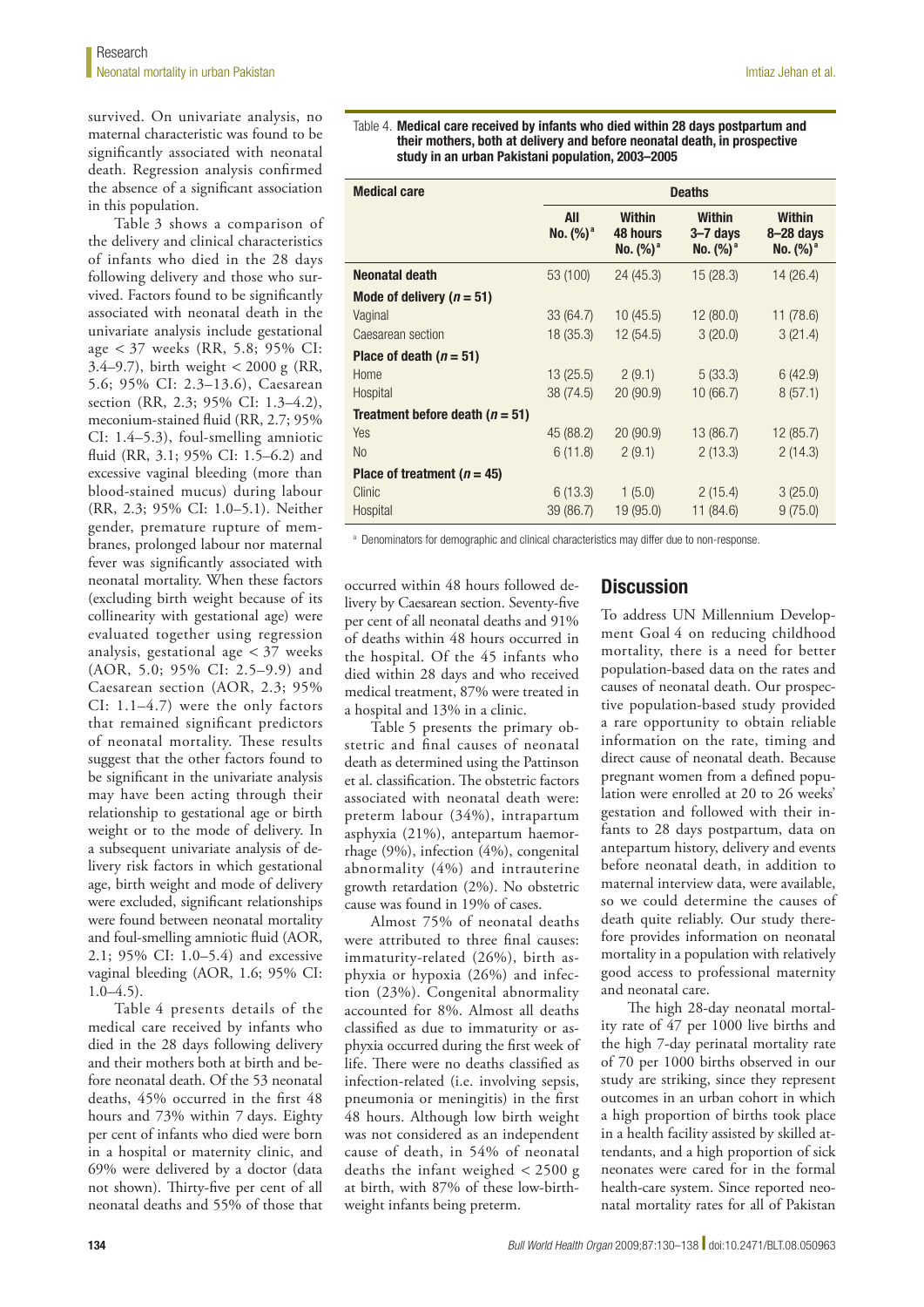are in the range of 45–50 per 1000 live births, our hypothesis that the neonatal mortality rate in this urban population would be substantially lower than that reported for the rest of Pakistan proved incorrect. We believe there are two reasons for this finding. First, we suspect that, because of underreporting, actual Pakistani neonatal mortality rates may be higher than reported and, second, that, despite the seemingly appropriate quantity of care provided for women in the study, the quality may have been suboptimal.

Recently there has been a growing demand for perinatal mortality data to be disaggregated by gender, geographic location and socioeconomic status, to enable programmes to improve resource allocation and monitoring.8 Our study reports gender-specific neonatal mortality rates in a defined urban population. The gender differential in early and late neonatal mortality is worth noting. Proportionately, there were more male deaths in the early neonatal period, a finding consistent with the well described biological survival advantage of girls in the neonatal period. In contrast, there were more female deaths in the late neonatal period. Reduced careseeking for girls compared with boys has been reported in several settings, especially in south Asia.<sup>15,16</sup>

The most common primary obstetric causes of neonatal death were preterm delivery in 34%, intrapartum asphyxia in 21% and antepartum haemorrhage in 9%. The relative importance of these causes is reflected in the distribution of the final causes of neonatal death: immaturity-related in 26%, birth asphyxia or hypoxia in 26% and infection in 23%. These results are consistent with WHO reports on the causes of neonatal death in developing countries and also with other reports from Pakistan.<sup>2,4,5</sup> Furthermore, our finding that infection, including sepsis, pneumonia and meningitis, is an important contributor to neonatal deaths that occur after 3 days postpartum among hospital-born neonates is consistent with recent studies from developing countries and emphasizes the importance of monitoring delivery and hospital-acquired infection.<sup>17</sup>

It could be argued that the high neonatal mortality seen in this population may be due to selective recruitment of high-risk women into the study. However, women were enrolled

Table 5. Primary obstetric and final causes of neonatal deaths that occurred within 28 days postpartum in prospective study in an urban Pakistani population, according to the time of death, 2003–2005

| <b>Cause of death</b>                                    | Deaths $(n = 53)$                |                                      |                                     |                |
|----------------------------------------------------------|----------------------------------|--------------------------------------|-------------------------------------|----------------|
|                                                          | <b>Within</b><br>48 hours<br>No. | <b>Within</b><br>$3 - 7$ days<br>No. | <b>Within</b><br>$8-28$ days<br>No. | All<br>No. (%) |
| Primary obstetric cause of death                         |                                  |                                      |                                     |                |
| Preterm labour or premature rupture<br>of membranes      | 10                               | 5                                    | 3                                   | 18 (34)        |
| Intrapartum asphyxia                                     | 8                                | 3                                    | $\Omega$                            | 11(21)         |
| Antepartum haemorrhage                                   | $\overline{2}$                   | 3                                    | $\Omega$                            | 5(9)           |
| Infection                                                | 1                                | $\Omega$                             | 1                                   | 2(4)           |
| Congenital abnormality                                   | 1                                | $\Omega$                             | 1                                   | 2(4)           |
| Intrauterine growth retardation                          | U                                | 1                                    | $\Omega$                            | 1(2)           |
| Rhesus incompatibility                                   | $\bigcap$                        | $\Omega$                             | 1                                   | 1(2)           |
| No obstetric cause                                       | $\Omega$                         | $\overline{2}$                       | 8                                   | 10(19)         |
| Cause undetermined due to insufficient<br>information    | $\mathcal{P}$                    | 1                                    | $\Omega$                            | 3(5)           |
| <b>Final cause of death</b>                              |                                  |                                      |                                     |                |
| Immaturity-related                                       | 11                               | $\overline{2}$                       | 1                                   | 14(26)         |
| Birth asphyxia or hypoxia                                | 8                                | 6                                    | $\Omega$                            | 14(26)         |
| Infection (involving sepsis, pneumonia<br>or meningitis) | $\Omega$                         | 5                                    | $\overline{7}$                      | 12(23)         |
| Congenital abnormality                                   | $\mathfrak{p}$                   | $\Omega$                             | $\overline{2}$                      | 4(8)           |
| Other                                                    | 1                                | $\overline{2}$                       | $\overline{2}$                      | 5(9)           |
| Cause undetermined due to insufficient<br>information    | $\mathcal{P}$                    | $\Omega$                             | $\mathcal{P}$                       | 4(8)           |
| <b>Total</b>                                             | 24                               | 15                                   | 14                                  | 53 (100)       |

into the study by LHWs during routine home visits, and a substantial majority of all eligible women were enrolled. Study nurses cross-checked enrolment and LHW delivery logs to ensure that women enrolled prenatally and those for whom we had delivery results were the same women. In addition, the baseline characteristics of the study population are typical for the area. We therefore believe that the risk of biased reporting of neonatal mortality for this population is small.

We were surprised by the high Caesarean section rate of 19% in this community. However, in comparison with rural areas of Pakistan, where home birth and a very low Caesarean section rate are the norm, there is now a growing trend in urban areas towards hospital birth and associated Caesarean delivery.18,19 We therefore believe that the high Caesarean section rate seen in this urban population is closer to the norm than is commonly realized. The UN recommends a Caesarean section rate of 5–15% to optimally minimize maternal and neonatal mortality rates.<sup>4,20</sup> This recommendation presumes that these Caesarean sections are performed in a timely manner on appropriate women. Evidence from other areas of Pakistan suggests that this may not be the case.<sup>21</sup>

Recent reports from developing countries have shown improvements in perinatal and neonatal outcomes with increased coverage by health services and skilled birth attendants.<sup>2,8,22</sup> However, our findings suggest that women experienced avoidable antenatal and obstetric complications despite good availability of antenatal care, a high rate of births in a health facility with skilled birth attendants, and a "high" Caesarean section rate. Intrapartum events such as heavy vaginal bleeding and the presence of foul-smelling amniotic fluid were significant risk factors for early neonatal death. Deaths associated with these factors may be modifiable through effective antenatal and intrapartum care. Furthermore, while the majority of sick neonates received some formal health care before death, we suspect that higher quality neonatal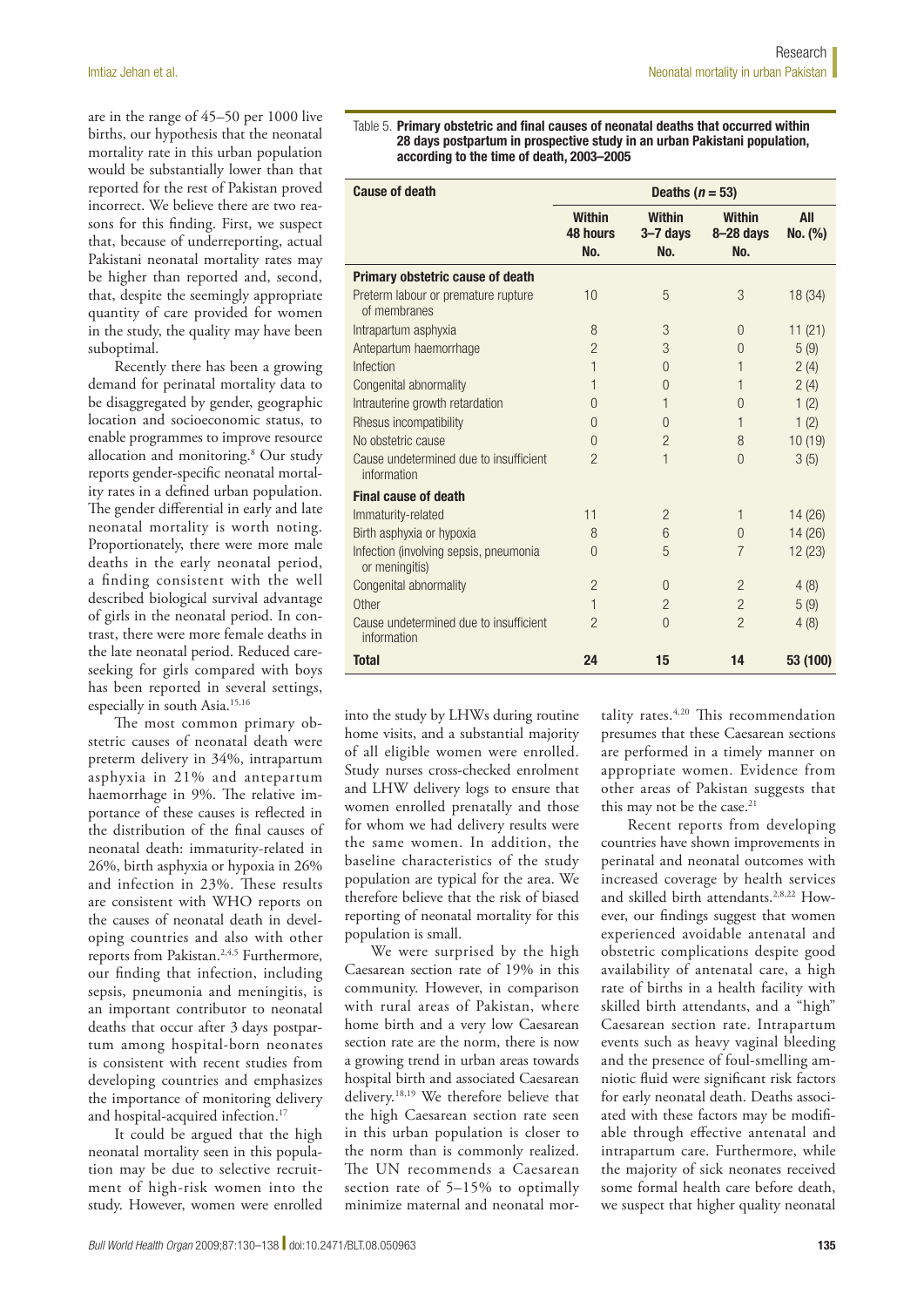care would also result in reduced mortality in these cases.

Without improved quality, increased health-care coverage is unlikely to substantially improve perinatal and neonatal outcomes.2,8,22,23 Recent reports from Pakistan and other lowresource settings indicate that substandard care, inadequate training, low staff competence and a lack of resources, including equipment and medication, are all factors that contribute to neonatal deaths.23,24 Since the quantity of care in this study's setting was relatively high for a developing country, it is likely that the quality of care will need to be improved if the neonatal mortality rate is to be substantially reduced. We therefore speculate that improvements in health-system performance and ongoing clinical audits 25 could reduce the high rates of adverse perinatal outcomes in a population such as ours with a high level of health-care coverage. ■

Funding: The study was supported through a cooperative agreement with the Bill and Melinda Gates Foundation and the US National Institute of Child Health and Human Development (NICHD) Global Network for Women's and Children's Health Research (U01HD040607 and U0104063606).

Competing interests: None declared.

## Résumé

## La mortalité néonatale, ses facteurs de risque et ses causes : étude de cohorte prospective en population dans une zone rurale du Pakistan

Objectif Evaluer la prévalence, la distribution par sexes et les causes de la mortalité néonatale, ainsi que ses facteurs de risque, dans une population pakistanaise urbaine, ayant accès aux soins obstétricaux et néonatals.

Méthodes Des femmes de la zone étudiée ont été recrutées à 20-26 semaines de grossesse pour participer à une étude de cohorte prospective en population, réalisée de 2003 à 2005. Des examens physiques, des examens de laboratoires anténatals et des mesures anthropométriques ont été pratiqués et l'âge gestationnel a été déterminé par échographie pour confirmer l'admissibilité dans l'étude. Des données démographiques et sanitaires ont également été recueillies au moyen de formulaires d'étude préalablement testés, par des membres féminins du personnel de recherche formés à cet effet. Les mères et les nouveau-nés ont été revus dans les 48 heures suivant l'accouchement et le 28<sup>e</sup> jour après la naissance. Tous les décès néonatals ont été analysés à l'aide du système de Pattinson et al. pour leur affecter des causes obstétricales et finales ; leurs circonstances ont été déterminées en interrogeant la mère ou la famille et en examinant les dossiers hospitaliers. On a calculé, les fréquences et les taux de mortalité, ainsi que les intervalles de confiance à 95 % associés à ces derniers. On a également déterminé les risques relatifs pour évaluer les associations entre les facteurs de risque éventuels et les décès néonatals. On a fait appel à des modèles de régression logistique pour calculer les odds ratios ajustés.

Résultats On a déterminé l'issue de l'accouchement pour 1280 (94 %) des 1369 femmes participant à l'étude. Le taux de mortalité néonatale à 28 jours était de 47,3 pour 1000 naissances vivantes. Il existait une association entre les naissances avant terme, les accouchements par césarienne et les complications intrapartum, d'une part, et les décès néonatals, d'autre part. Près de 45 % des décès sont intervenus dans les 48 heures et 73 % dans la première semaine après l'accouchement. Les principales causes obstétricales de décès étaient le travail avant terme (34 %) et l'asphyxie intrapartum (21 %). Comme causes finales de décès, on relevait, dans l'ordre, les causes liées à l'immaturité (26 %), l'asphyxie ou l'hypoxie pendant l'accouchement (26 %) et les infections (23 %). Ni le fait d'accoucher dans un établissement de soins, ni la réalisation de l'accouchement par un professionnel de santé, n'étaient associés à une baisse du nombre de décès néonatals. Le taux d'accouchement par césarienne était de 19 %. Presque tous les nouveau-nés décédés (88 %) avaient reçu un traitement et 75 % d'entre eux étaient morts à l'hôpital. Conclusion Dans une population urbaine disposant d'un accès

satisfaisant aux soins de santé, nous avons relevé un taux de mortalité néonatale élevé, souvent dû à des affections évitables. Ces résultats laissent à penser qu'il est essentiel d'améliorer la qualité des services de santé pour faire baisser la mortalité néonatale.

#### Resumen

## Mortalidad neonatal, factores de riesgo y causas: estudio de cohortes prospectivo basado en la población en el Pakistán urbano

Objetivo Evaluar la prevalencia, la distribución por sexos y las causas de la mortalidad neonatal, así como los factores de riesgo asociados, en una población urbana del Pakistán con acceso a atención obstétrica y neonatal.

Métodos Entre 2003 y 2005 se realizó un estudio de cohortes prospectivo basado en la población con embarazadas que se encontraban entre la 20 y la 26 semana de gestación. Se sometió a las mujeres a exploración física, pruebas de laboratorio prenatales y mediciones antropométricas y se determinó la edad gestacional mediante ecografía para confirmar la elegibilidad. Personal investigador femenino reunió también datos demográficos

y sanitarios mediante formularios que se habían ensayado previamente. Las mujeres y los recién nacidos fueron examinados de nuevo en el término de 48 horas tras el parto y a los 28 días del nacimiento. Todas las defunciones neonatales fueron analizadas mediante el sistema ideado por Pattinson y col. para asignar las causas obstétricas y finales de la defunción; las circunstancias de la muerte se determinaron interrogando a la madre u otros familiares y examinando las historias clínicas. Se calcularon las frecuencias y las tasas, y se determinaron los intervalos de confianza del 95% de las tasas de mortalidad. Se calcularon los riesgos relativos para evaluar la relación entre los factores de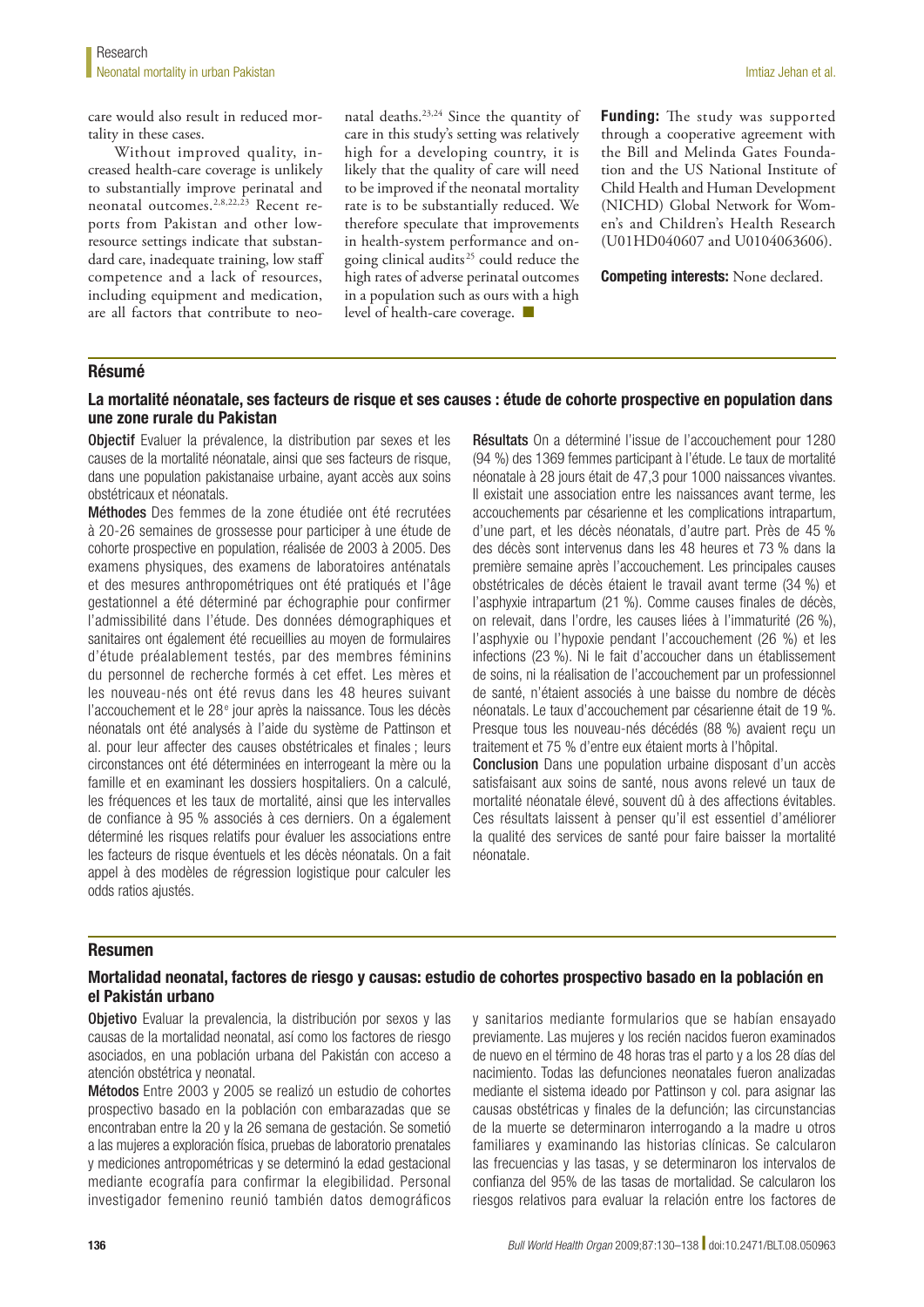riesgo potenciales y la mortalidad neonatal, y el cálculo de las razones de posibilidades ajustadas se hizo mediante regresión logística.

Resultados Se determinaron los resultados obstétricos de 1280 (94%) de las 1369 mujeres participantes. La tasa de mortalidad neonatal a los 28 días fue de 47,3 por 1000 nacidos vivos. Los nacimientos prematuros, las cesáreas y las complicaciones durante el parto se asociaron a mortalidad neonatal. Un 45% de las defunciones se produjeron en el término de las primeras 48 horas, y el 73% durante la primera semana. Las principales causas obstétricas de defunción fueron el parto prematuro (34%) y la asfixia intraparto (21%). Las causas finales se clasificaron como relacionadas con la inmadurez (26%), con situaciones de asfixia o hipoxia en el parto (26%) y con infecciones (23%). El hecho de dar a luz en un centro de salud o con la asistencia de profesionales sanitarios no se asoció a un menor número de muertes neonatales. La tasa de cesáreas fue del 19%. Casi todos (88%) los recién nacidos que fallecieron habían recibido tratamiento, y el 75% murieron en el hospital.

Conclusión En una población urbana con buen acceso a atención profesional, observamos una tasa de mortalidad neonatal elevada, debida con frecuencia a problemas prevenibles. Estos resultados llevan a pensar que la mejora de la calidad de los servicios de salud es fundamental para reducir la mortalidad neonatal.

#### **ملخص**

# وفيات الولدان، عوامل الاختطار والمسببات: دراسة أترابية مجتمعية استباقية في منطقة حضرية في باكستان

**الغرض:** تقيـيم معدالت وفيات الولدان، وتوزعها بحسب الجنس، وأسبابها، وعوامل الاختطار، وذلك في مجتمع حضري باكستاني تـتوفر له إمكانية الحصول عىل الرعاية التوليدية ورعاية الولدان.

الطريقة: تم في دراسة أترابية مجتمعية استباقية، أجريت بن عامَيْ 2003 و2005، تسجيل الحوامل اللاتي تراوح العمر الحملي لديهن بن الأسبوع العشرين والأسبوع السادس والعشرين، وذلك في المنطقة التي جرى فيها البحث. وقد خضعن للفحوص البدنية، واملختربية الخاصة بالرعاية السابقة للولادة، إلى جانب قياسات أنثروبومترية. وحُدِّد العمر الحملي باستخدام الموجات فوق الصوتية لتأكيد الأهلية للاشتراك في الدراسة. وجمعت موظفات مدرّبات على الأعمال البحثية، بيانات دموغرافية وصحية على ماذج مسبقة االختبار خاصة بالدراسة. وفحصت النسوة والولدان مرة أخرى وذلك يف غضون 48 ساعة من الوالدة، ويف اليوم الثامن والعرشين بعد الوالدة. وروجعت جميع حالات وفيات الولدان وفق نظام (( باتينسون وآخرون )) لتحديد األسباب التوليدية والنهائية للوفاة. وحددت ظروف الوفاة من خالل سؤال الأم والعائلة، وكذلك من خلال مراجعة سجلات المستشفى. وتم حساب التواتر والمعدلات، وحددت فواصل الثقة بنسبة 95% لمعدلات الوفيات. وتم أيضاً حساب املخاطر النسبية لتقيـيم االرتباط بني عوامل االختطار املحتملة وبني وفاة الوليد. واستخدمت مناذج التحوف اللوجستي لحساب نسب الأرجحية المصححة.

ا**لموجودات:** تم التحقُّق من الحصائل الولادية لــ 1280 (94%) من بن 1369 امرأة مسجلة يف الدراسة. وبلغ معدل وفيات الولدان خالل الـ 28 يوماً األوىل بعد الوالدة 47.3 لكل 1000 مولود حي. وكان هناك ارتباط بني الولادة المبتسرة، والولادة القيصرية، وحدوث مضاعفات أثناء الوضع، وبن وفيات الولدان. وتبني أن نحو %45 من الوفيات قد وقعت خالل 48 ساعة من الولادة، و73% منها وقعت خلال الأسبوع الأول. وكانت الولادة المبتسرة (34%)، والاختناق أثناء الوضع (21%) من بين الأسباب التوليدية الأولية للوفاة. وصنّفت الأسباب ذات الصلة بعدم اكتمال النمو (26%)، والاختناق أو نقص التأكسج أثناء الولادة (26%)، والإصابة بعدوى (23%) كأسباب نهائية. ومل يكن هناك ارتباط بني حدوث الوالدة يف مرفق صحي أو عىل يد مهنيِّين صحيٍّين، وبين قلة عدد الوِفِيات. وبلغ معدل الولادة القيصرية 19%، وكان جميع الولدان المتوفين تقريباً (88%) قد تلقّوا معالجة، كما توفي 75% منهم في المستشفى.

**االستنتاج:** وجد الباحثون ارتفاعاً يف معدالت وفيات الولدان ألسباب ميكن يف العادة توقيها، وذلك في مجتمع حضري يحصل سكانه بشكل جيد على رعاية صحية مهنية. وتشري هذه النتائج إىل أن تحسني جودة الخدمات الصحية يُعد أمراً حاسماً لتقليل وفيات الولدان.

#### References

- 1. *World health report 2005: Make every mother and child count*. Geneva: WHO; 2005.
- 2. Lawn JE, Cousens S, Zupan J. 4 million neonatal deaths: When? Where? Why? *Lancet* 2005;365:891-900. [doi:10.1016/S0140-6736\(05\)71048-5](http://dx.doi.org/10.1016/S0140-6736(05)71048-5) [PMID:15752534](http://www.ncbi.nlm.nih.gov/sites/entrez?cmd=Retrieve&db=PubMed&list_uids=15752534&dopt=Abstract)
- 3. *Neonatal and perinatal mortality: country, regional and global estimates*. Geneva: WHO; 2006.
- 4. Bhutta ZA. *Maternal and child health in Pakistan: challenges and opportunities*. Oxford University Press; 2004.
- 5. Jalil F. Perinatal health in Pakistan: a review of the current situation. *Acta Paediatr* 2004;93:1273-9. [doi:10.1080/08035250410017022](http://dx.doi.org/10.1080/08035250410017022) [PMID:15499944](http://www.ncbi.nlm.nih.gov/sites/entrez?cmd=Retrieve&db=PubMed&list_uids=15499944&dopt=Abstract)
- 6. Lawn JE, Cousens SN, Wilczynska K. Estimating the causes of four million neonatal deaths in the year 2000: statistical annex. In: *The world health report 2005*. Geneva: WHO; 2005.
- 7. Darmstadt GL, Bhutta ZA, Cousens S, Adam T, Walker N, de Bernis L, et al. Evidence-based, cost-effective interventions: how many newborn babies can we save? *Lancet* 2005;365:977-88. [doi:10.1016/S0140-6736\(05\)71088-6](http://dx.doi.org/10.1016/S0140-6736(05)71088-6) [PMID:15767001](http://www.ncbi.nlm.nih.gov/sites/entrez?cmd=Retrieve&db=PubMed&list_uids=15767001&dopt=Abstract)
- 8. Martines J, Paul V, Bhutta ZA, Koblinsky M, Saucat A, Walker N, et al. Neonatal survival: a call for action. *Lancet* 2005;365:1189-97. [doi:10.1016/](http://dx.doi.org/10.1016/S0140-6736(05)71882-1) [S0140-6736\(05\)71882-1](http://dx.doi.org/10.1016/S0140-6736(05)71882-1) [PMID:15794974](http://www.ncbi.nlm.nih.gov/sites/entrez?cmd=Retrieve&db=PubMed&list_uids=15794974&dopt=Abstract)
- 9. Kulmala T, Vaahtera M, Ndekha M, Koivisto AM, Cullinan T, Salin ML, et al. The importance of preterm birth for peri and neonatal mortality in rural Malawi. *Paediatr Perinat Epidemiol* 2000;14:219-26. [doi:10.1046/j.1365-](http://dx.doi.org/10.1046/j.1365-3016.2000.00270.x) [3016.2000.00270.x](http://dx.doi.org/10.1046/j.1365-3016.2000.00270.x) [PMID:10949213](http://www.ncbi.nlm.nih.gov/sites/entrez?cmd=Retrieve&db=PubMed&list_uids=10949213&dopt=Abstract)
- 10. Zupan J. Perinatal mortality in developing countries. *N Engl J Med* 2005;352:2047-8. [doi:10.1056/NEJMp058032](http://dx.doi.org/10.1056/NEJMp058032) [PMID:15901857](http://www.ncbi.nlm.nih.gov/sites/entrez?cmd=Retrieve&db=PubMed&list_uids=15901857&dopt=Abstract)
- 11. Fikree FF, Azam SI, Berendes HW. Time to focus child survival programmes on the newborn: assessment of levels and causes of infant mortality in rural Pakistan. *Bull World Health Organ* 2002;80:271-6. [PMID:12075362](http://www.ncbi.nlm.nih.gov/sites/entrez?cmd=Retrieve&db=PubMed&list_uids=12075362&dopt=Abstract)
- 12. Pattinson RC, De Jong G, Theron GB. Primary causes of total perinatally related wastage at Tygerberg Hospital. *S Afr Med J* 1989;75:50-4. [PMID:2643836](http://www.ncbi.nlm.nih.gov/sites/entrez?cmd=Retrieve&db=PubMed&list_uids=2643836&dopt=Abstract)
- 13. Baird D, Walker JR, Thomsan AM. The causes and prevention of stillbirths and first week deaths. *J Obstet Gynaecol Br Emp* 1954;61:433-48. [PMID:13192514](http://www.ncbi.nlm.nih.gov/sites/entrez?cmd=Retrieve&db=PubMed&list_uids=13192514&dopt=Abstract)